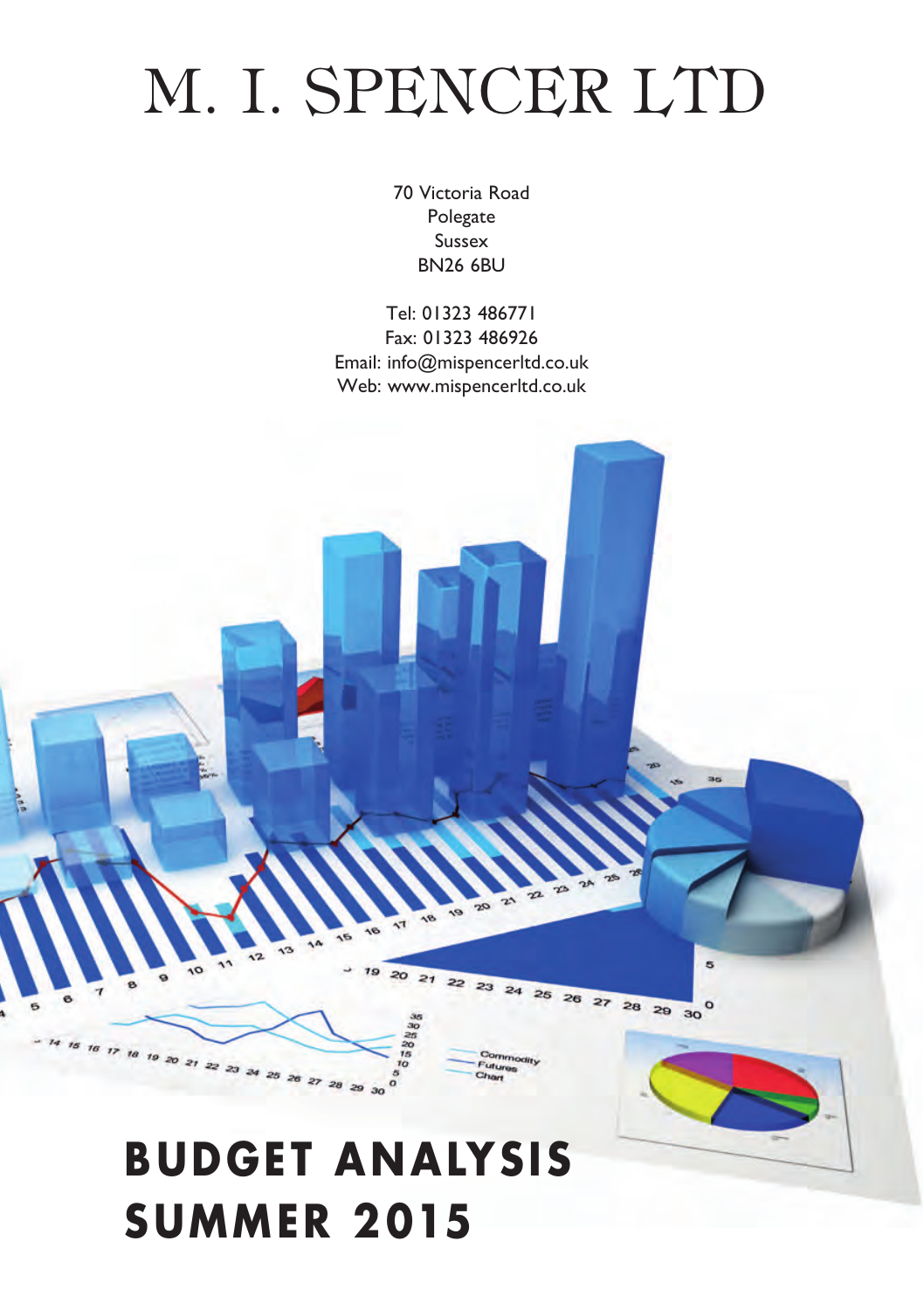## **BUDGET** 8 JULY **2015**

*This Summary covers the key tax changes announced in the Chancellor's speech and includes tables of the main rates and allowances.*

*Alongside our text we have included tips which you may want to consider. At the back of the Summary you will find a calendar of the tax year with important deadline dates shown.*

*We recommend that you review your financial plans regularly as some aspects of the Budget will not be implemented until later dates.*

*We will, of course, be happy to discuss with you any of the points covered in this report, and help you adapt and reassess your plans in the light of any legislative changes.*



#### **Contents**

- **3** Personal Income Tax
- **4** Employees
- **4** National Insurance Contributions
- **5** Tax Credits and Universal Credit
- **6** Pensions
- **7** Savings and Investments
- **7** Landlords
- **8** Inheritance Tax
- **9** Corporation Tax
- **10** Business Tax
- **11** Value Added Tax
- **11** Other Measures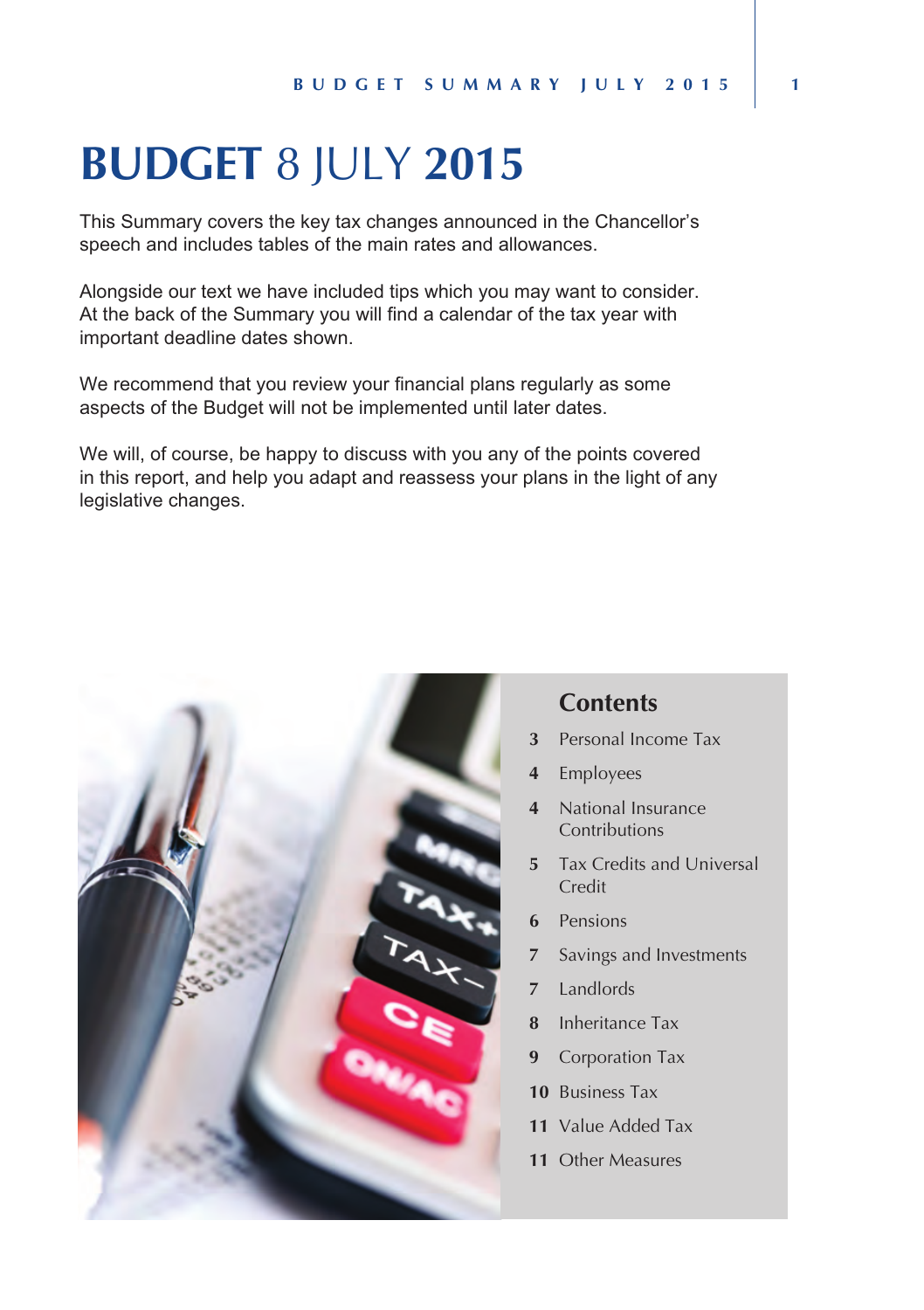



### **Introduction**

*One of George Osborne's first acts as Chancellor was to establish an Office of Tax Simplification. That organisation has spent the last five years identifying needless complexity in the tax system and recommending changes to make dealing with tax less taxing. Sadly, whatever the OTS does to reduce complications, the Chancellor seems to replace with more. Few expected the July Budget to be so full of far-reaching measures that over the next few years will significantly change the way tax is calculated.*

We were promised, of course, the 'tax lock' – a law to prevent the Government putting *up the rates of income tax, National Insurance and VAT, or extending the scope of VAT. But there are more ways to increase taxes than just putting up the headline rates. A significant reform of the taxation of dividend income next year will affect those who have been able to extract profits from their personal company in a tax-efficient way. The reduction of income tax relief on mortgage interest will put up the tax charges for buy-to-let landlords from April 2017. Restricting the tax advantages of people who are currently classified as 'foreign domiciled' is another potential tax-raising measure, but it is not clear whether wealthy international people will pay more tax or will move elsewhere.*

*As expected, Mr Osborne announced a new Inheritance Tax allowance specifically for those leaving the family home to their children or grandchildren. Even that comes with complications – it will be introduced in 2017 at £100,000 and increased to £175,000 over four years. There will be rules to cover someone who downsizes, so what they*  leave is not the house but the proceeds – they will still benefit, but their executors will *no doubt have to work harder to keep track of what qualifies for the relief.*

*Also as expected, the Chancellor has focused his attention on the welfare budget, hoping to save £12 billion. He said he wanted to move to a 'higher wage, lower tax, lower welfare economy'. He has announced a higher National Living Wage and higher personal allowances – and has certainly cut welfare. It remains to be seen whether that will generate the economic activity he hopes for.*

This booklet summarises the main announcements from the speech and the raft of documents released on the internet afterwards, and sets out the effect on typical *taxpayers. We will be happy to advise you on what it all means for you personally.*

### **Significant points**

- *Major changes for owner-managed companies from April 2016 profit extraction by dividend payment becomes less favourable*
- *Annual Investment Allowance for plant and machinery will reduce from £500,000 to £200,000 with effect from 1 January 2016*
- *Employment Allowance for employer's NIC rises from £2,000 to £3,000 from April 2016, but is scrapped for one-person companies*
- *10% wear-and-tear allowance for landlords to be replaced in 2016/17 with relief for actual expenditure on furnishings*
- *Rent-a-room relief increased after 18 years to £7,500 from April 2016*
- *Annual allowance for pension contributions by those earning over £150,000 to be reduced for 2016/17 – tapering down from £40,000 to £10,000*
- *HMRC to have the power to take tax debts of over £1,000 directly from bank accounts of those who 'can pay but choose not to'*
- *Significant changes will apply from April 2017: reductions in corporation tax rate, reduction in tax relief for buy-to-let interest, abolition of permanent foreign domiciled status, reduced IHT on leaving the family home on death*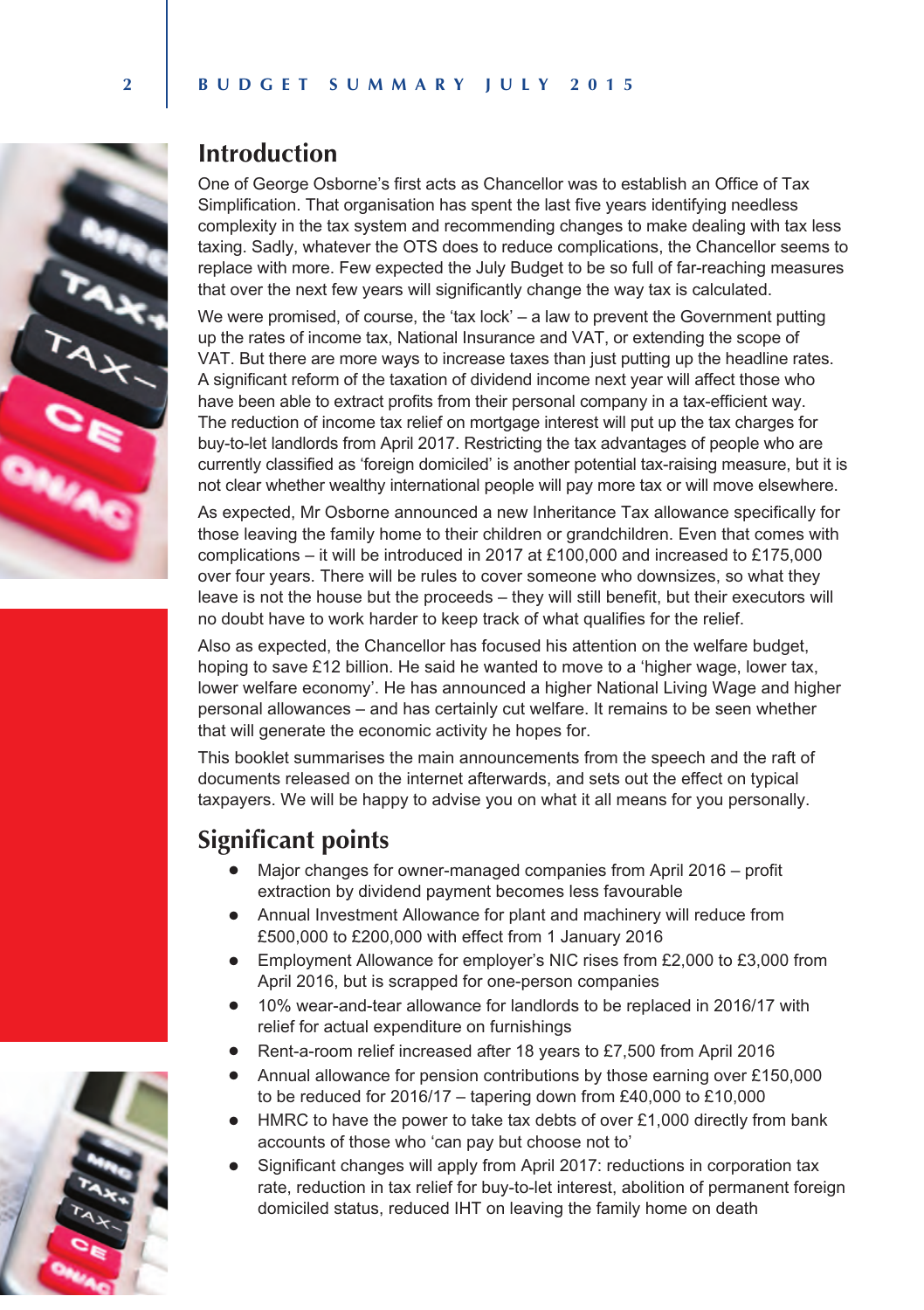## **Personal Income Tax**

#### **Tax rates (Table A)**

*The amount of taxable income charged at the basic rate of tax (20%) is increased by £135 to £32,000 from April 2016. However, a basic rate*  taxpayer will also be able to receive up to £17,000 of tax free income in *2016/17 if it falls within these allowances:*

- <sup>l</sup> *Personal allowance £11,000 (any income)*
- Savings allowance £1,000 (interest e.g. from banks)
- <sup>l</sup> *Dividend allowance £5,000 (dividends)*

*In spite of some predictions that the 45% top rate of tax would be abolished, no such change was mentioned either as a proposal or even a long-term objective.*

## **Personal allowance**

*In the March 2015 Budget George Osborne indicated that the standard personal allowance would increase to £11,000 from April 2017. This increase from the current level of £10,600 will now take effect from 6 April 2016. This represents a tax reduction of £80 for a basic rate taxpayer in 2016/17.*

*The personal allowance will be increased to £11,200 in April 2017. The Government aims to increase it to £12,500 by 2020, and then to tie any*  further increases to the equivalent of 30 hours per week of pay at the *National Minimum Wage.*

*The personal allowance will still be withdrawn from those with incomes above £100,000, producing a marginal tax rate of 60% in the band from £100,000 to £122,000 in 2016/17.*

#### **Savings allowance**

*From 6 April 2016 all bank and building society interest will be paid gross, without deduction of tax. Each basic rate taxpayer will also have a savings allowance worth £1,000, saving tax of up to £200. A 40% taxpayer will enjoy a savings allowance of £500. Additional rate taxpayers who have income of over £150,000 will not be given a savings allowance, so they will have to pay the full 45% charge on their savings income through self assessment.*

### **Dividend tax allowance**

*The taxation of dividends will be reformed from 6 April 2016. The 10% dividend tax credit is abolished. In its place, individuals will have a £5,000 dividend tax allowance. An individual will pay no income tax on dividend income received up to that amount. However, dividend receipts in excess of £5,000 will be taxed at:*



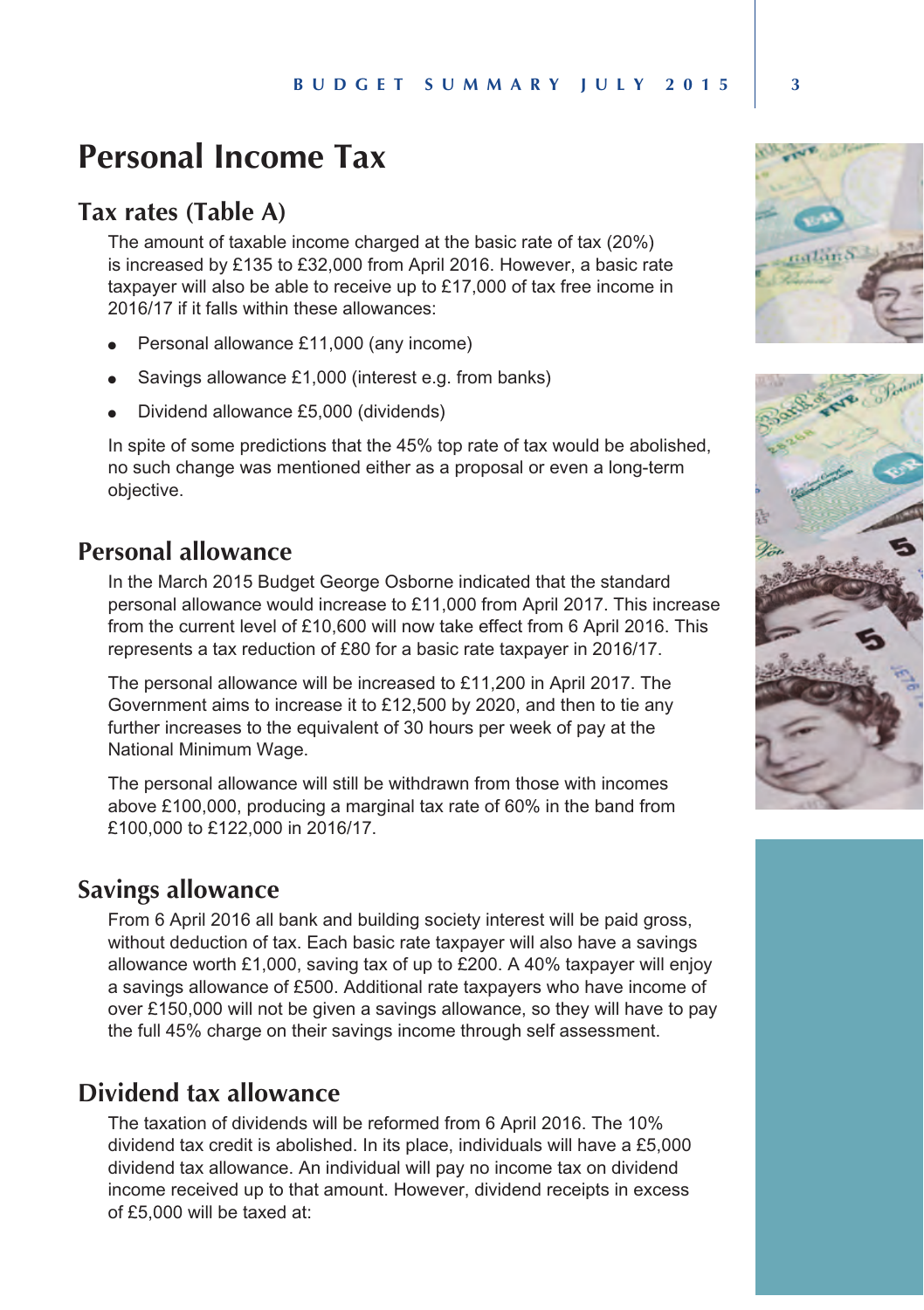- <sup>l</sup> *7.5% for basic rate taxpayers (previously 0%)*
- <sup>l</sup> *32.5% for higher rate taxpayers (previously 25%)*
- <sup>l</sup> *38.1% for additional rate taxpayers (previous 30.56%)*

*Funds held within pension funds and ISAs will continue not to be taxed.*

## **Employees**

### **Trivial benefits**

*The March Budget included a proposal to exempt from tax certain benefits in kind provided to employees of a 'trivial amount'. Subject to conditions, these would be benefits costing up to £50. Directors of close companies would*  have an overall limit of £300 in a year. This proposal did not make it into the *pre-election Finance Bill, but the July Budget has confirmed that it will take effect from April 2016.*

### **Living wage**

*From April 2016 all employees aged over 24 will have to be paid a national living wage (NLW) of £7.20 per hour. The national minimum wage (NMW) will continue to apply to younger workers. The Low Pay Commission will be asked to recommend the level at which the NLW should be set each year, as it does for the NMW. The Government hopes that the NLW will reach £9 per hour by 2020.*

## **National Insurance Contributions**

#### **Employment Allowance**

*From 6 April 2014 most employers have been able to claim an annual employment allowance of £2,000 to set against employer's class 1 NIC. This will rise to £3,000 per year from 6 April 2016. However, one-person companies will no longer be eligible to claim the allowance. This will increase costs for personal service companies and affect the tax efficient amount of salary directors will be able to extract from their own companies.*



## **Tax free childcare**

*Employers can currently provide tax and NIC-free childcare vouchers to employees worth £55 per week for a basic rate taxpayer (less for higher and additional rate taxpayers who joined the voucher scheme after 5 April 2011).* 



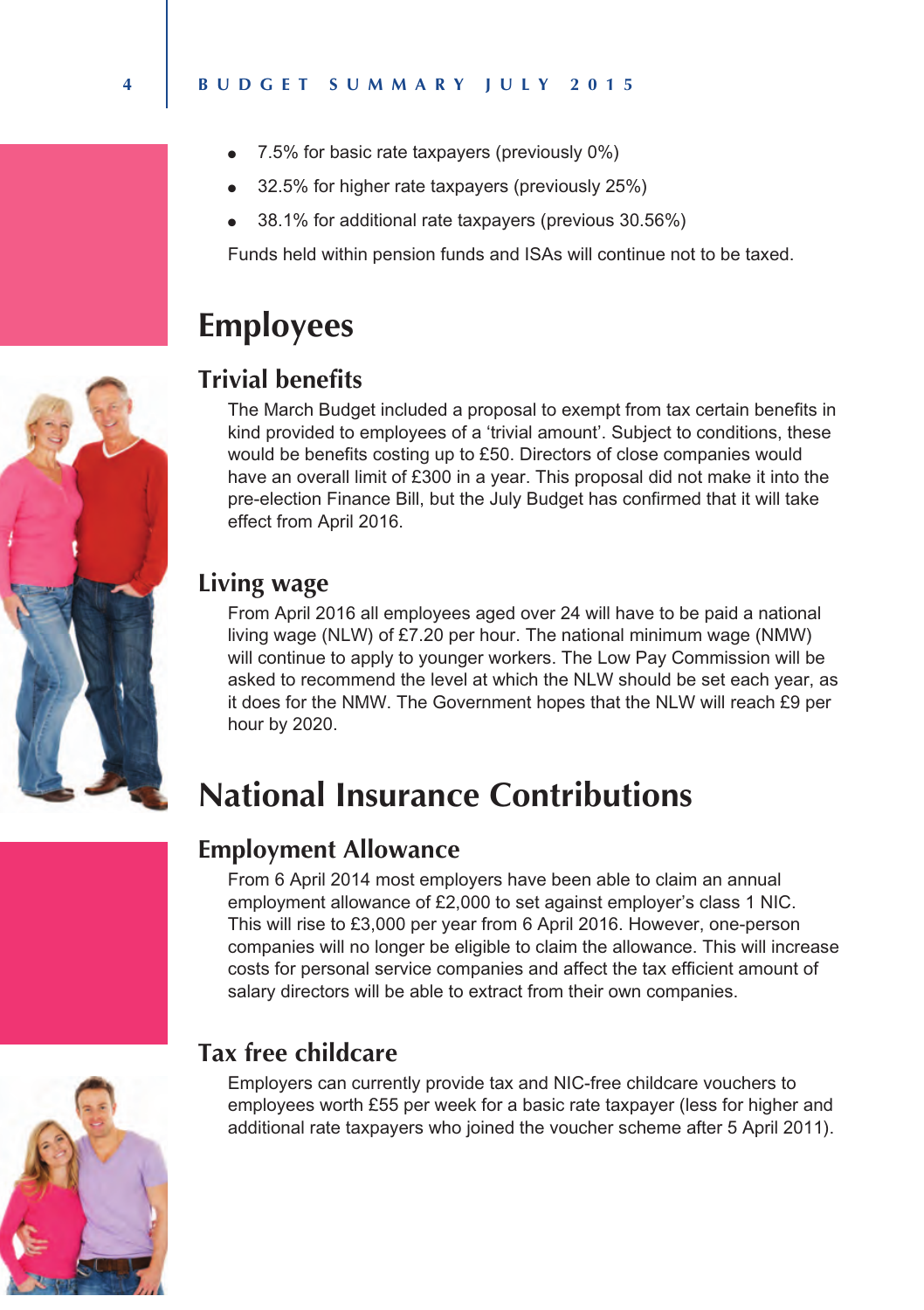*The employer provided voucher scheme is to be replaced with 'tax free childcare' (TFC) from early 2017, postponed from late 2015. TFC is a Government-backed savings scheme which parents will use to save for the cost of childcare. For every £8 the parent contributes the Government will pay in £2, up to £2,000 per year per child.*

*Parents who join their employer's childcare voucher scheme before TFC comes into effect will be able to choose whether to stick with the voucher scheme or move to TFC. The tax free amount for childcare vouchers applies per parent, whilst the Government's contribution under TFC applies per child. There are a number of other differences between the two schemes which need to be weighed up for each family as parents choose which scheme to use from 2017.* 

#### T A X T I P

*Consider setting up childcare voucher scheme for employees before the rules change*

## **Tax Credits and Universal Credit**

*As indicated during the election campaign, the Chancellor has announced wide-ranging changes to tax credits and other welfare payments. The following are some of the key announcements.*

### **April 2016 changes**

*The income threshold for tax credits will reduce from £6,420 to £3,850 per year. Once claimants earn above this threshold, their award will be reduced at 48% (previously 41%) for each £1 earned.* 

*The 'income rise disregard' will reduce from £5,000 to £2,500, meaning that more claimants will have their award adjusted if their income has increased.*

*Universal Credit work allowances will be abolished for non-disabled childless claimants. They will be reduced to £192 per month for those with housing costs and £397 for those without.*

#### **April 2017 changes**

*The Child Element of tax credits and Universal Credit will no longer be awarded for third and subsequent children born from April 2017.* 

*The Family Element in tax credits and the equivalent in Universal Credit will no longer be awarded when a first child is born.*



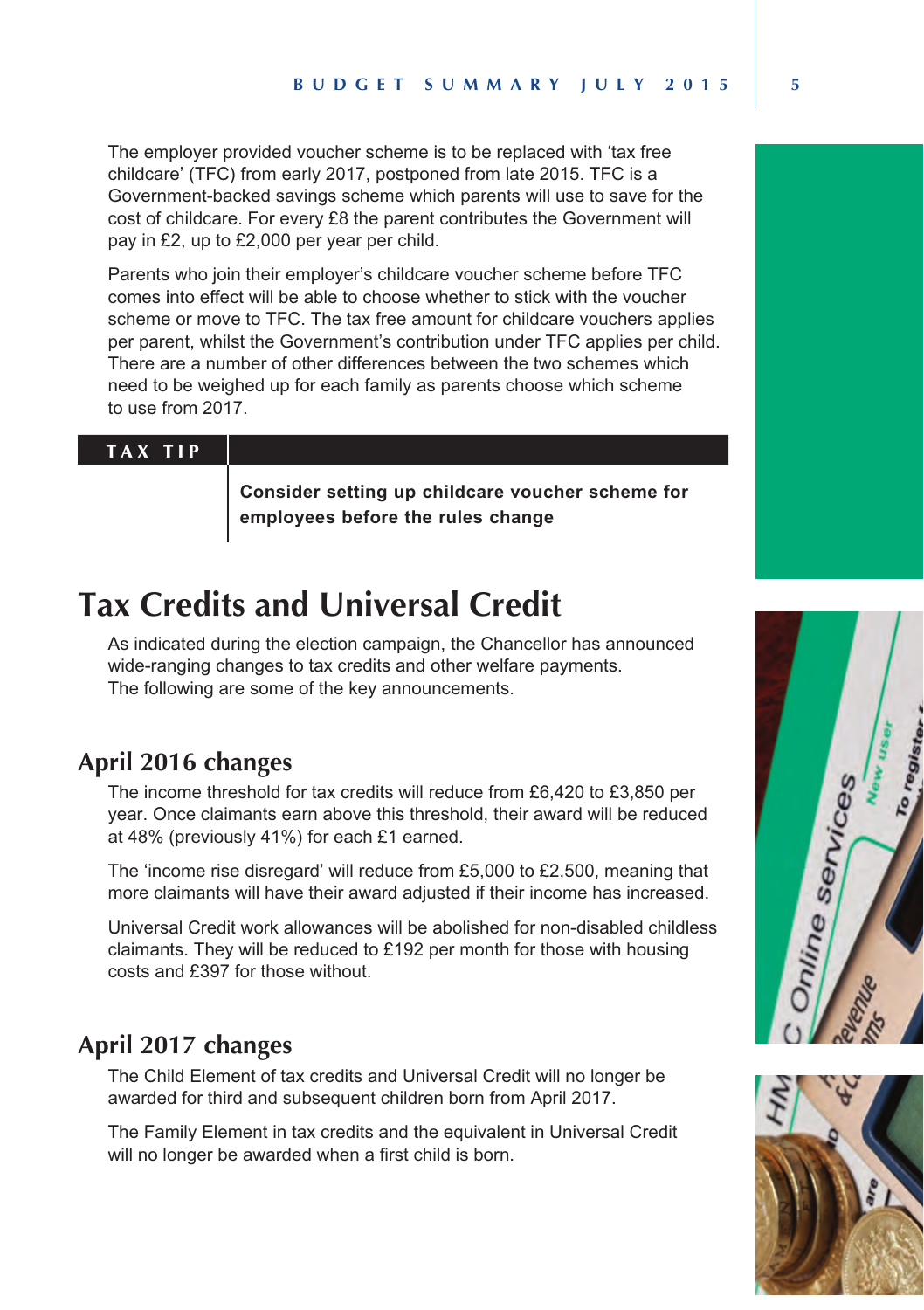## **Pensions**

#### **Restriction of top rate tax relief**

*The Chancellor announced further changes to pensions, following the recent reforms to how pension benefits can be taken from money purchase schemes. From 6 April 2016, those with 'adjusted income' above £150,000*  will be subject to a tapered reduction in their annual allowance for tax relieved *contributions. The normal £40,000 allowance will be reduced by £1 for every £2 of excess income, subject to a minimum allowance of £10,000.*

#### T A X T I P

*Consider maximising pension contributions before tax relief is reduced*

#### **Pension Input Periods (PIPs)**

*The annual allowance is measured against pension inputs during a PIP. From 2016/17, PIPs will align with a tax year, but for 2015/16 there are complicated transitional rules. These mean that great care is needed when deciding both how much to put into a defined contribution scheme and when in the tax year to do so. Different transitional rules apply for defined benefit schemes.*

### **Taxation of pensions at death**

*From 2016/17, the tax charge that applies on a lump sum paid from the pension of someone who dies aged 75 and over will change from a flat rate 45% to the marginal income tax rate of the recipient.*

#### **Lifetime allowance (LA)**

*The LA for tax advantaged pension rights will reduce from £1.25m to £1m at 6 April 2016, but transitional protection will be available for those already above the £1m figure. From April 2018, the LA will rise in line with the Consumer Prices Index.*

### **Secondary market in annuities**

*The option to cash in an annuity in payment, which the Chancellor had previously said he hoped to introduce from April 2016, has been delayed at least until April 2017.*

### **Further reform of pensions?**

The Chancellor indicated that yet another review of pensions tax relief will *take place. One possibility under consideration is to make the regime more*  like ISAs, with no tax relief on contributions, but with some top-up of pension *funds from the Government.*

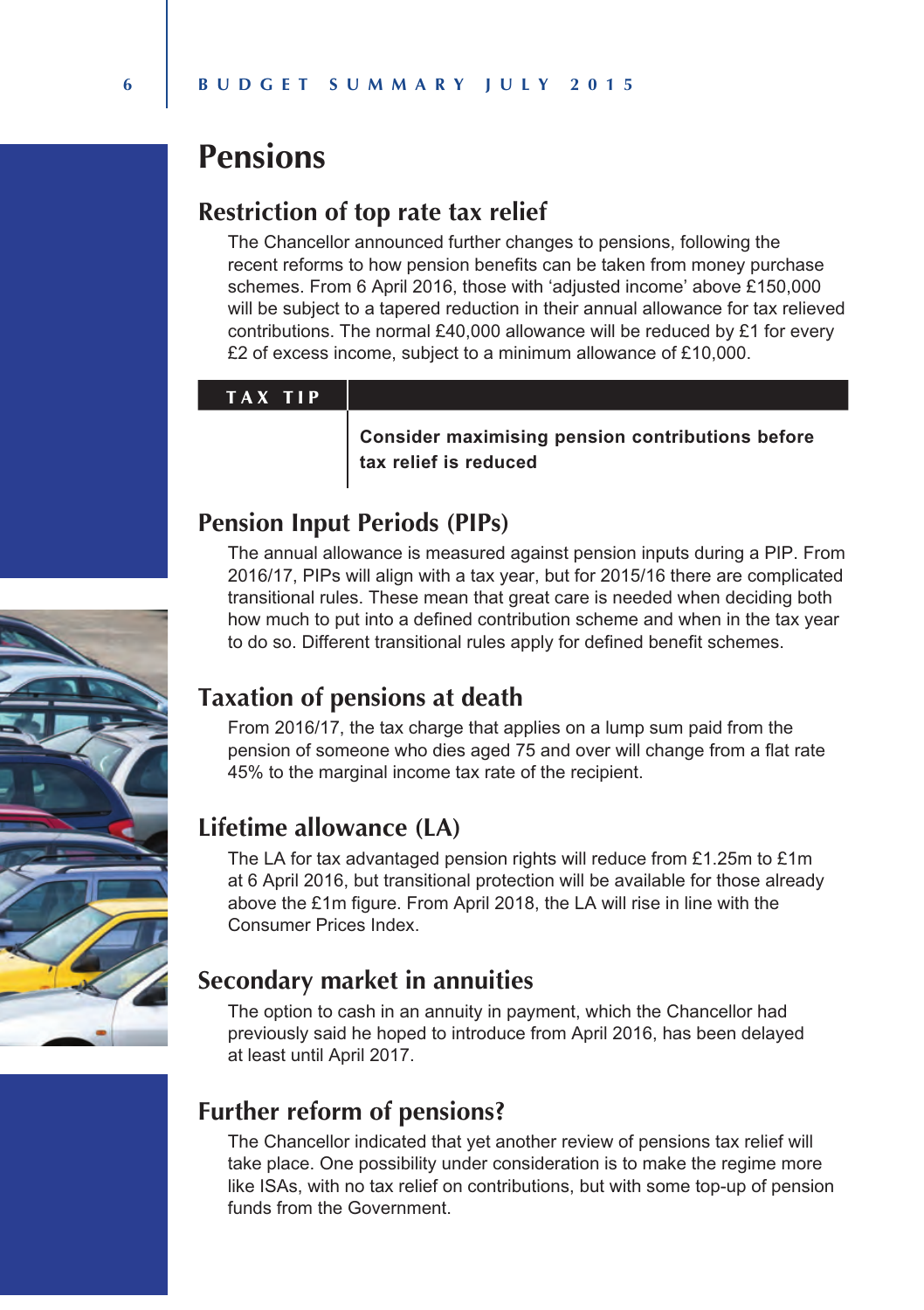## **Savings and Investments**

#### **ISAs**

*Flexible ISAs will come into effect from 6 April 2016. This will allow people to withdraw cash from their ISA and reinvest it within the same tax year without affecting their ISA allowance for that tax year.*

### **Venture capital schemes**

*Unquoted trading companies can use three different venture capital schemes to attract investment from individuals: Seed Enterprise Investment Scheme (SEIS), Enterprise Investment Scheme (EIS) and Venture Capital Trusts (VCT). Each scheme provides attractive tax reliefs for individual investors, but they all have complex qualifying conditions for the company and the investor.*

*A number of detailed amendments are being made to these schemes to streamline the interaction between them and in some cases bring the scheme in line with European rules on State Aid. These changes include:*

- requiring companies that use a venture capital scheme for the first *time to be within 7 years of the date on which they started to trade, or 10 years from that date for knowledge intensive companies. This time limit will not apply where the amount of the investment is at least 50% of the company's average turnover.*
- <sup>l</sup> *introducing an overall 'lifetime' cap on the amount a company can raise using these schemes of £12m, or £20m for knowledge intensive companies. This cap will apply in addition to the current 12 month cap of £5m.*
- <sup>l</sup> *preventing companies from acquiring other businesses using the funds they raise under EIS or VCT.*

*There will also be a bar on existing shareholders acquiring more shares in the same company under EIS or SEIS, unless they acquired the shares they already hold under one of the venture capital schemes.*

## **Landlords**

### **Relief for interest**

*Currently individual landlords receive tax relief at their highest rate of income tax on all of the interest they pay to finance their letting business. From April 2017 the amount of interest that will be eligible for tax relief at the marginal rate will be restricted to the following:*

- <sup>l</sup> *75% of the interest paid in 2017/18*
- <sup>l</sup> *50% of the interest paid in 2018/19*
- <sup>l</sup> *25% of the interest paid in 2019/20*



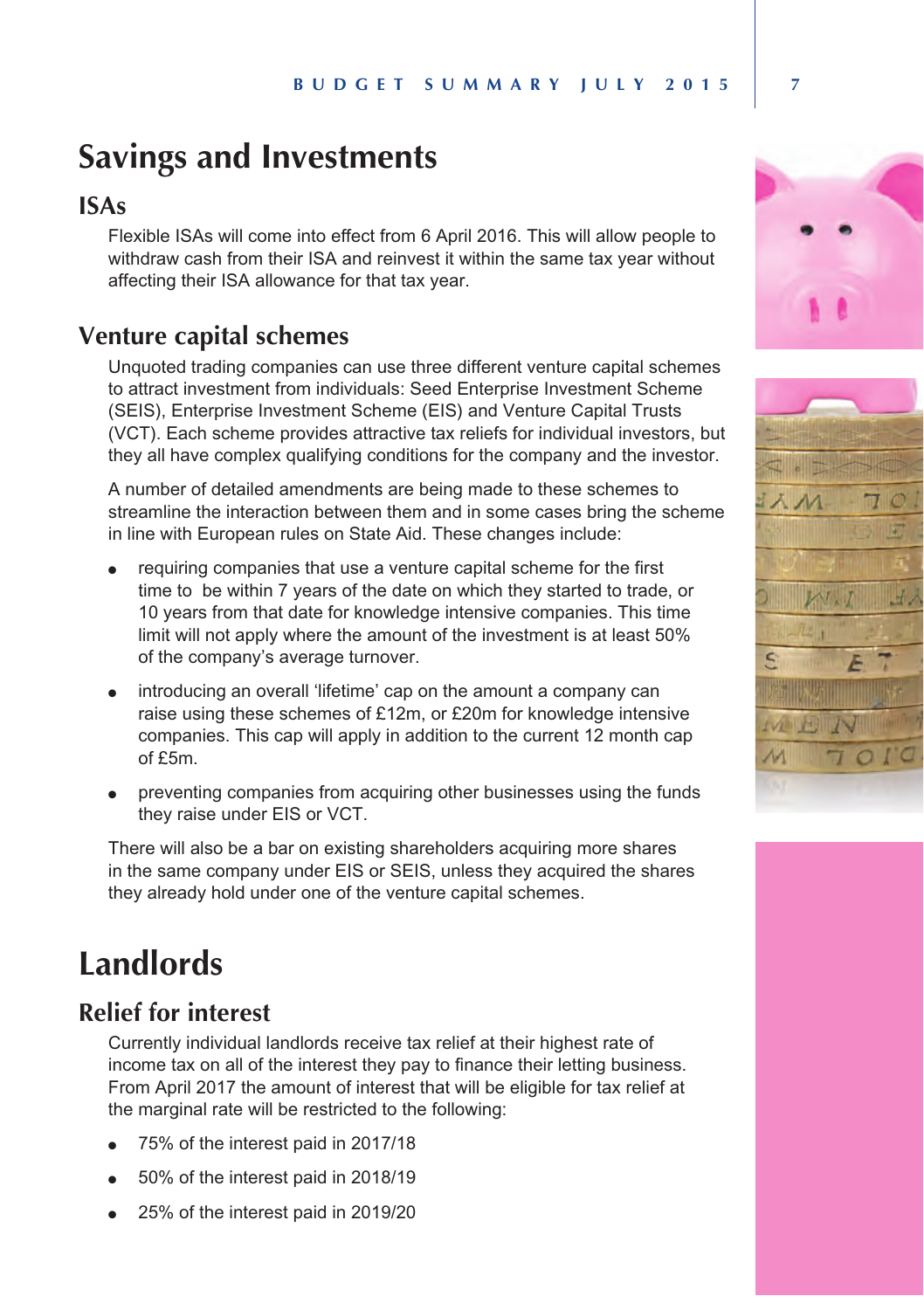

*The balance of the interest will be eligible for 20% tax relief in each case. From 6 April 2020, only basic rate tax relief will be available for interest.*

#### T A X T I P

*Review the funding structure for your buy-to-let business*

## **Relief for furniture and fittings**

*At present, a wear and tear allowance is given at 10% of the net rents received in respect of fully furnished let properties. This will be abolished from 6 April 2016. In its place all landlords of residential property (whether fully furnished or not) will be able to claim the actual cost of replacing furnishings.*

### **Rent-a-room relief**

*Rent-a-room relief, which exempts rent received where a person lets out part of their only or main residence as residential accommodation, will increase from £4,250 to £7,500 from 6 April 2016. This applies not only to lodgers but also to bed-and-breakfast businesses, provided that the house is the owner's*  main residence. If the total rent received is higher than the limit, the owner *can choose to deduct the actual expenses incurred, or to deduct the limit and pay tax only on the excess.*

## **Inheritance Tax**

## **Rates and nil band**

*The IHT nil rate band will be frozen at £325,000 per person until 6 April 2021. Any unused nil rate band can be passed to a surviving spouse or civil partner, producing a total tax exempt band for the couple of £650,000.* 



## **Extra relief for passing on a home**

*This amount is insufficient to shelter the value of many homes from IHT, so the Government is introducing a new extra nil rate band to be applied only to the value of a home left on death to a direct descendant of the deceased. This home-related nil rate band will start at £100,000 per person from April 2017 and increase over four years to £175,000 per person, allowing a couple to eventually pass on a family home worth up to £1m with no IHT (2 x £375,000 plus 2 x £175,000).* 

*The home-related nil rate band will not apply in full if the total estate is worth over £2m, and will not apply to a house that has never been used as a residence by the deceased (e.g. a buy-to-let property).*

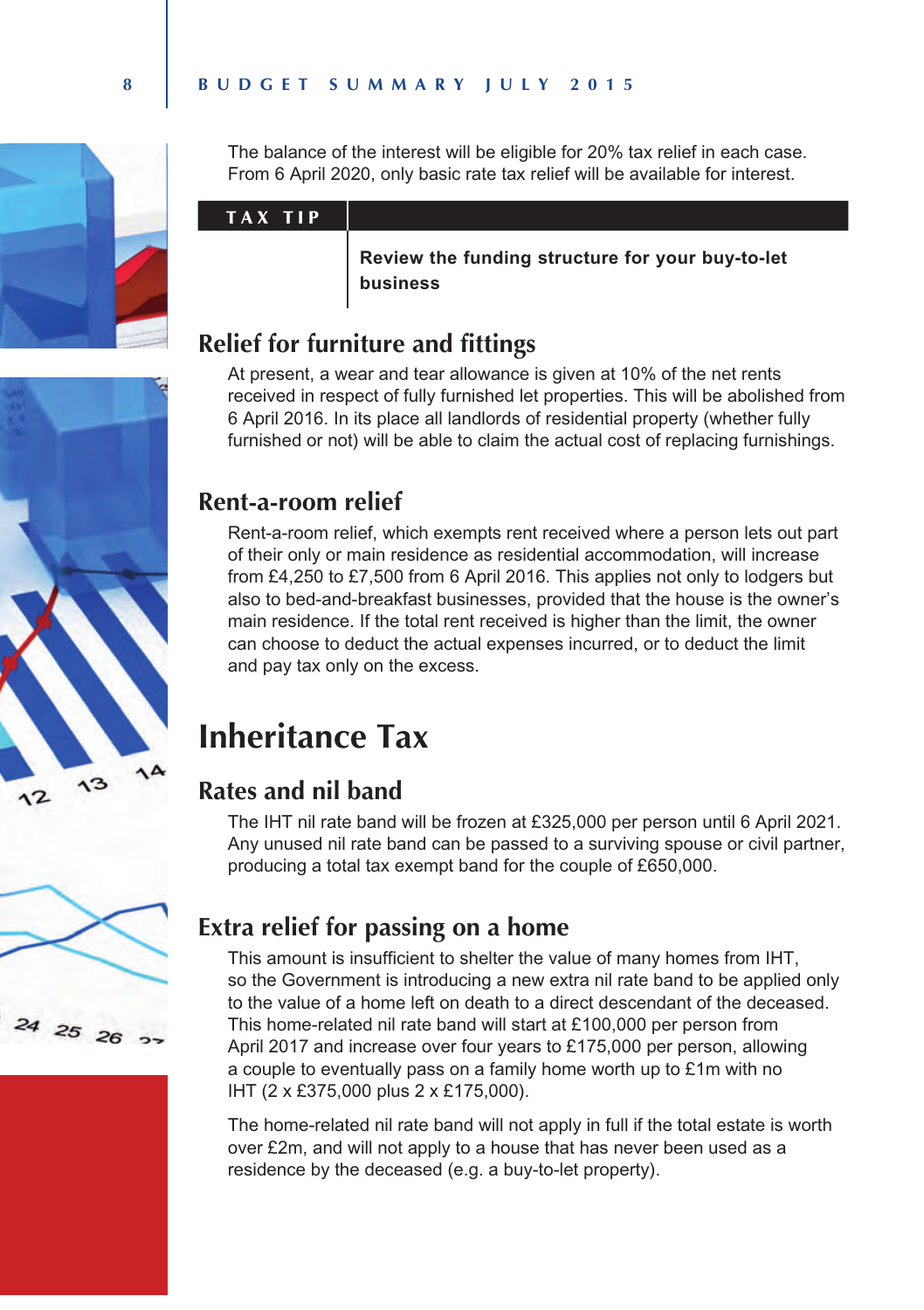*Where after 8 July 2015 someone downsizes their home, or ceases to own a home, thus turning the IHT-relieved property into cash, assets of an equivalent value will also be eligible for the relief.*

## **Corporation Tax**

#### **Rates**

*The rate of corporation tax will be set at 20% for the two years starting 1 April 2015. It will then be cut to 19% for three years starting on 1 April 2017, and to 18% from 1 April 2020.*

#### **Goodwill amortisation**

*Since 2002, companies have been entitled to deduct the amortisation of purchased goodwill from their profits for corporation tax purposes. This has given a tax advantage to the purchase of business undertakings as a going concern over the purchase of shares in other companies, where no deduction is allowed for any of the cost of investment.*

*This deduction was abolished from 3 December 2014 where goodwill was acquired from a related party, for example where a business was transferred to a company on incorporation.*

*It has now been abolished for any acquisition of goodwill and other customer-related intangible assets from 8 July 2015. Goodwill acquired before that date is not affected, so the continuing amortisation of existing assets*  will continue to be deductible. Where an unconditional obligation to acquire *goodwill had been entered into before 8 July, relief will be available.*

*For goodwill purchased after this date, there will be a restricted relief for losses realised if it is sold. Such a loss will be a 'non-trading debit' which cannot be relieved as flexibly as a trading loss.*

### **Payment dates**

*Companies with profits up to £1.5m normally have to pay their corporation tax nine months and a day after the end of the accounting period. The profits limit is shared between companies in the same group. Companies with profits above the limit are due to pay their tax in four instalments on the 14th day of the 7th and 10th months of their accounting period, and the 1st and 4th months following it. Instalments normally have to be estimated, with interest accruing on money paid later or earlier than it was due.*

*From April 2017, companies with the largest profits – £20m a year, shared between group companies – will have to pay their tax earlier still, in the 3rd, 6th, 9th and 12th months of the period.*





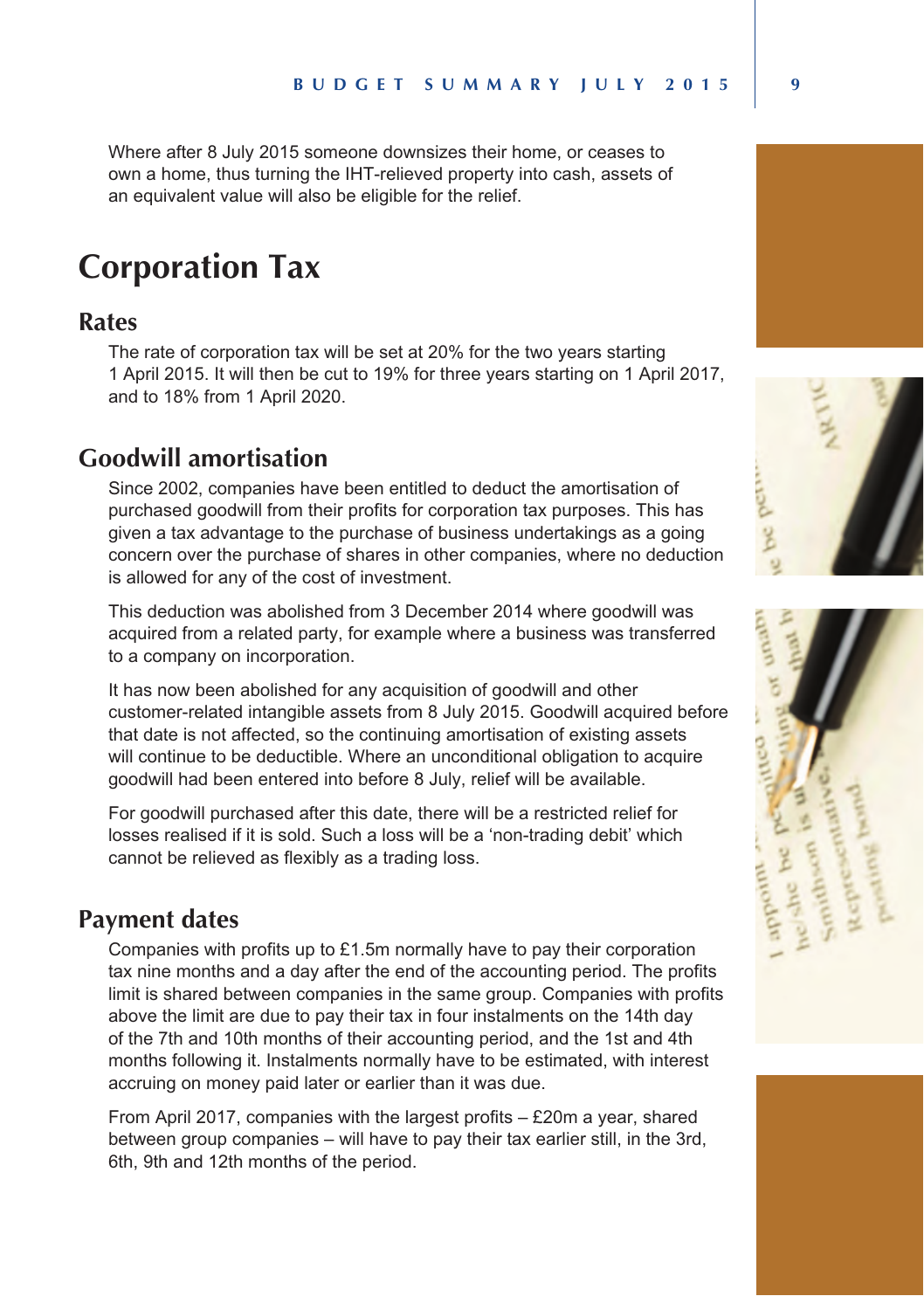

## **Business Tax**

### **Personal companies**

*The new dividend allowance, described above under Personal Income Tax, will represent a significant tax increase for owners of small companies who have for some years been able to extract profits from their business with a tax-efficient mixture of salary and dividends.*

#### **Example**

*In 2015/16 Alan takes a dividend of £27,000 net (£30,000 gross) from his personal company. His only other income is salary equivalent to his personal allowance. He pays no income tax on this combination of salary and dividend, because it is all covered by his personal allowance and basic rate band.* 

*In 2016/17 Alan takes a dividend from his company of £27,000 (gross, no tax credit), and a salary equal to his personal allowance. He pays tax at 7.5% on £22,000 of that dividend after deducting the dividend tax allowance of £5,000. In 2016/17 he will pay income tax of £1,650 on the dividend.*

*The 'tax lock' prevents the Chancellor from raising the rate of income tax, but the tax rise illustrated above is achieved by reducing the rate of tax on dividends from 10% to 7.5% while simultaneously removing the tax credit that balanced the 10% tax charge.*

#### TAX TIP

*Review profit extraction strategy before changes in April 2016*

## **Annual Investment Allowance (AIA)**

*The AIA is the maximum amount a business can spend on equipment in one year and get full tax relief in that year. The amount of the AIA has varied between £25,000 and its current level of £500,000 over the last five years. The Chancellor has said this variation will now cease as he will introduce a permanent AIA cap of £200,000 from 1 January 2016. There are complicated rules for the maximum amount of relief where an accounting period straddles the change of limit.*

## **Farmers' averaging**

*It has been confirmed that averaging of farmers' profits will be extended from the present two years to five years from April 2016. Details are still to be announced.*



## **Carried interest**

*Individuals involved in investment management for private equity or other investment funds have been able to structure their remuneration so they pay*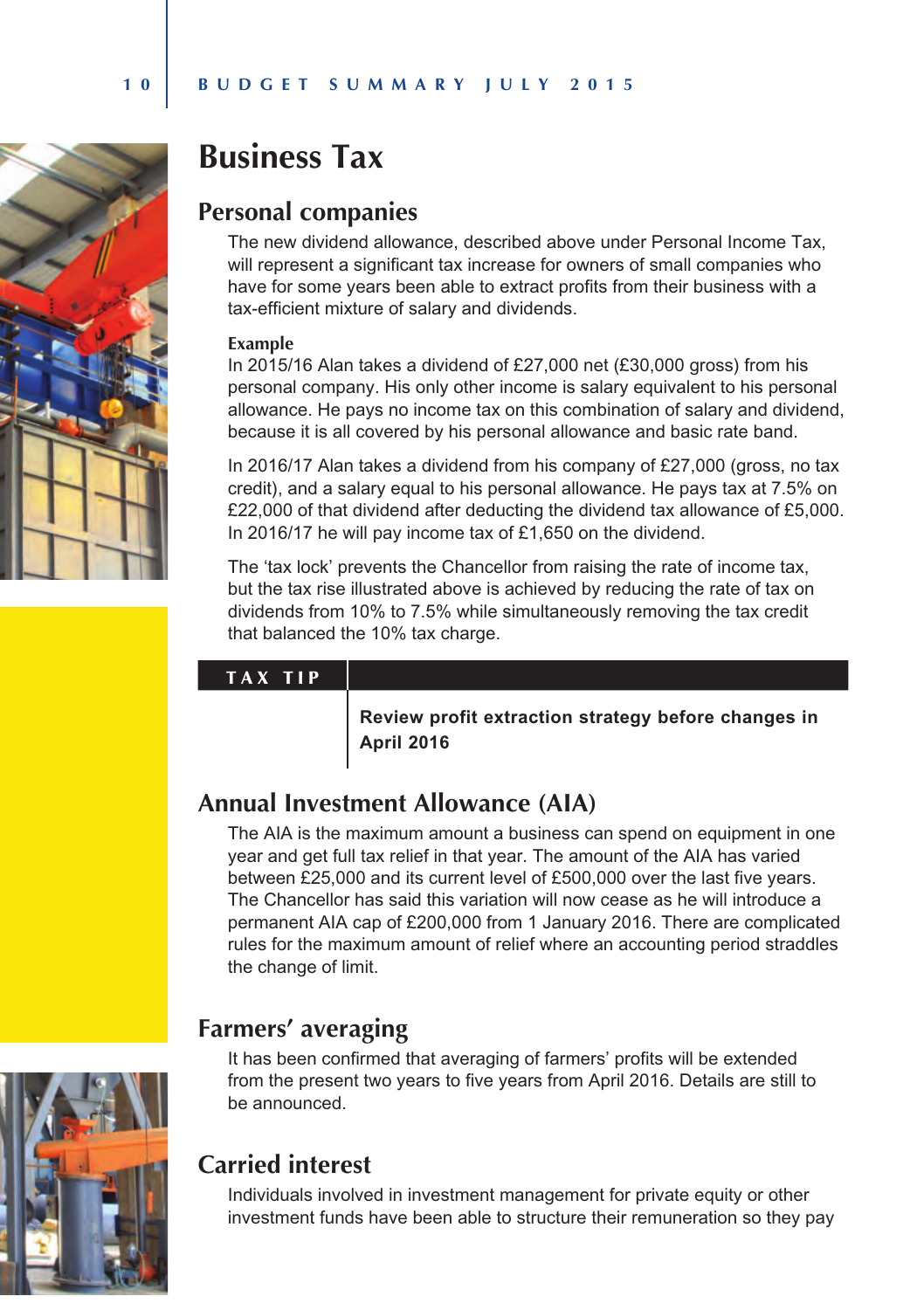tax at the lower CGT rates rather than paying income tax. It seems they have also been able to manipulate the CGT rules so the lower rates are applied *to less than the total amount received. The Budget has closed this down for carried interest arising on or after 8 July 2015, which will be charged at the full CGT rates with limited deductions.*

## **Value Added Tax**

### **Offshore avoidance**

*The Chancellor announced a review of the 'use and enjoyment' rules to apply*  from 2016, to make it clear that UK VAT is due on all repairs carried out in the *UK under UK insurance contracts.* 

*There will also be a wider review of the use of offshore structures to avoid VAT in the exempt sectors, for example to remove a VAT charge on advertising in relation to UK financial businesses. Anti-avoidance measures will be applied from 2017. This may be a response to HMRC losing a recent case in which they tried to argue that an offshore VAT structure should be ignored as an 'abuse of rights'.*

## **Other Measures**

#### **Foreign domicile**

*The status of 'foreign domiciled person' has traditionally been inherited from an individual's father or mother, and has only changed during their lifetime in specific circumstances. It has therefore been possible for someone to be*  born in the UK and to live here all their lives, and yet to be taxed as a foreign *domiciled person. Such a person has enjoyed a number of tax advantages, in particular in relation to foreign income, gains and assets. Extra tax charges have been introduced for foreign domiciled people in recent years, but some advantages remain.*

*The Chancellor has announced significant changes to apply from April 2017. Anyone who has been tax-resident in the UK in 15 of the preceding 20 years will then be deemed to be UK domiciled for tax purposes. In addition, it will no longer be possible for somebody who is born in the UK to parents who are UK domiciled to claim foreign domiciled status if they leave the UK but then return and take up residency here.* 

*At present, a foreign domiciled person can own UK residential property through an offshore structure and turn it into a foreign asset for IHT purposes. The annual tax on enveloped dwellings has imposed a significant tax charge on such structures in many cases, but from April 2017 it will no longer take the property out of UK IHT.*



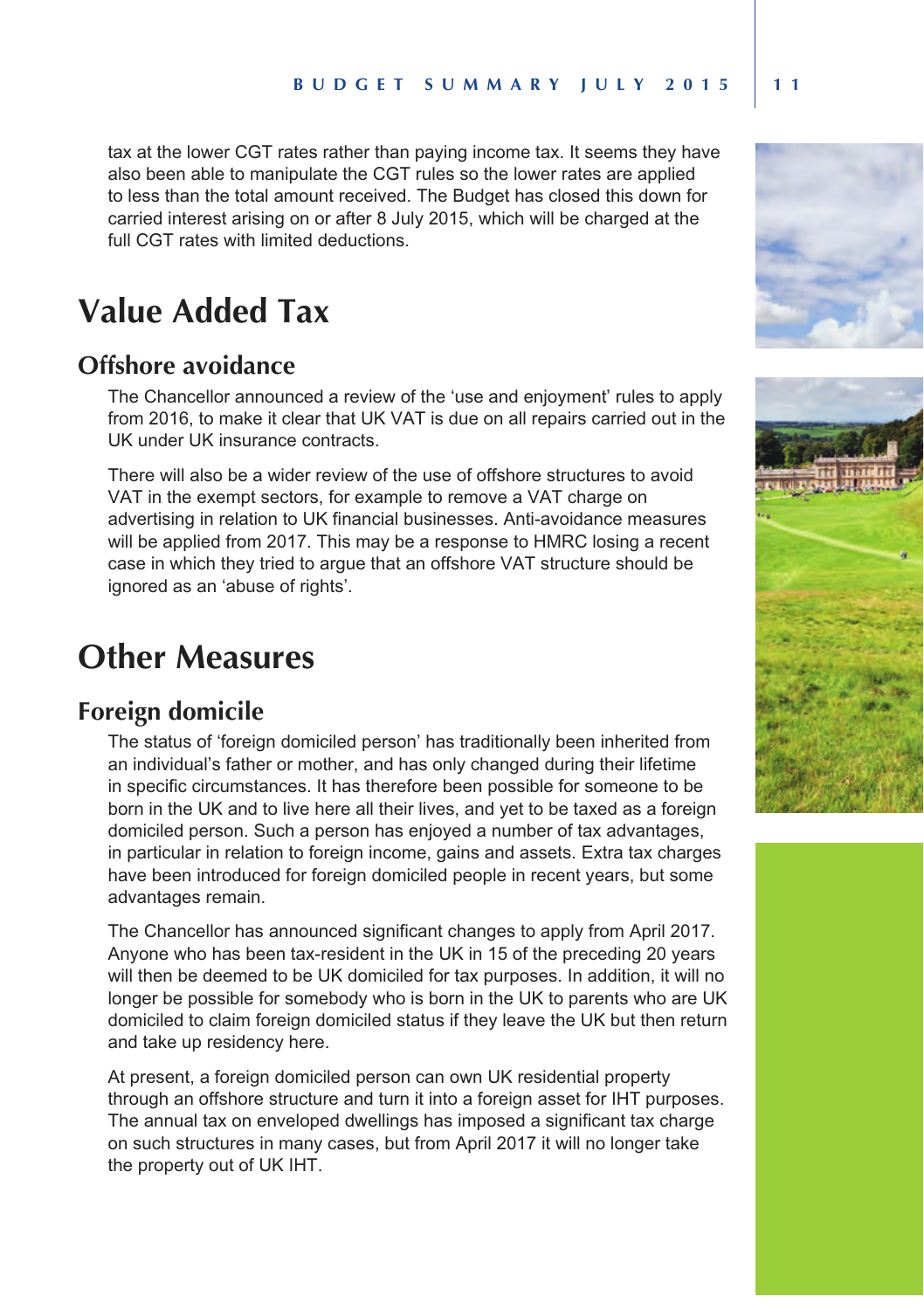### **Direct recovery of debt**

*In 2014, HMRC issued a consultation document about a new power for them to remove money directly from a taxpayer's bank and building society accounts, if the taxpayer refused to pay a debt. Tax professionals protested that this would be a draconian power, and HMRC's systems are not reliable enough to protect vulnerable taxpayers from mistakes and over-zealous collectors. The proposal was deferred before the election.*

*It has now been restored to the new Finance Bill, and the power will be given to HMRC with effect from when the Finance Bill becomes law. The Government claims that extra safeguards will be built into the system, and it will only be applied to people who 'can pay but choose not to'. They expect*  to apply the power to around 11,000 cases a year. It will only be used where *the debtor owes at least £1,000, and at least £5,000 will always be left in the account.*

#### **Offshore evasion**

*Governments throughout the world are increasingly cooperating to exchange information in order to trace and clamp down on offshore tax evasion. This Budget includes a new power for the Government to require financial intermediaries, tax advisers and other professionals to warn their clients about the possibility of investigation of offshore accounts.* 

*This will be combined with a time-limited 'disclosure facility' in early 2016 to allow non-compliant taxpayers to put their affairs in order with the benefit of reduced penalties, although the terms will be less favourable than on previous occasions.*

*After that window closes, HMRC are promising to pursue anyone who continues to conceal their tax affairs with tough penalties and possible criminal sanctions.*

## **Vehicle Excise Duty**

*The Chancellor announced a complete reform of Vehicle Excise Duty from 1 April 2017. New cars registered after that date will incur a higher charge in their first year, based on their carbon dioxide emissions rating. Those with high ratings will see a significant increase in charges, and expensive cars*  will have a supplementary charge of £310 for the first five years. We are *promised that 'from the end of this decade', the money raised will actually be spent on roads – although many people believe that is what happens now, the duty is at present simply part of general taxation.*

*This booklet is prepared for guidance only. We recommend that you contact us before acting on any information contained in the booklet and we cannot accept responsibility for any action taken without such advice.*



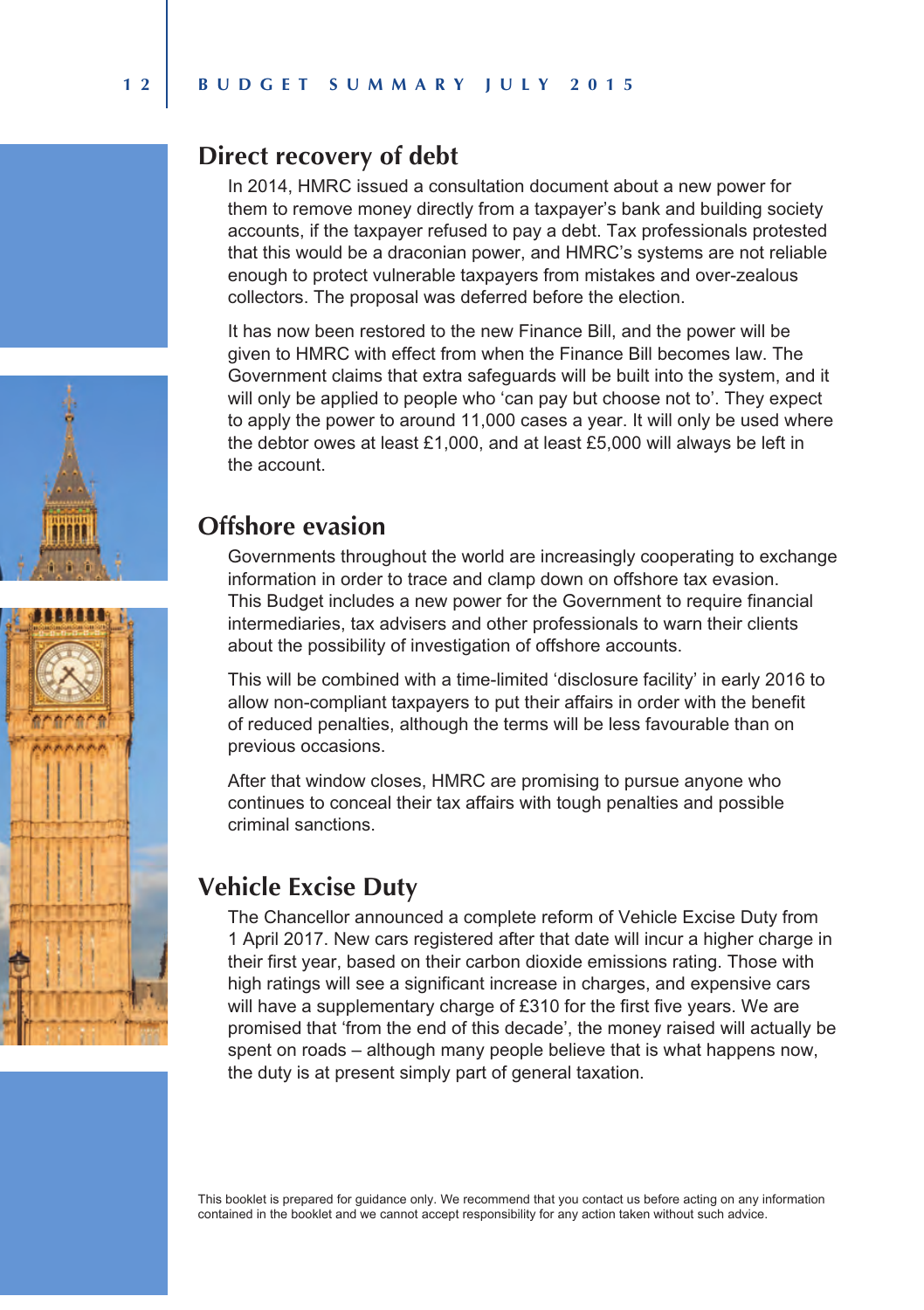## **Income Tax Rates and Allowances (Table A)**

| <b>Main allowances</b>                    | 2015/16 | 2014/15 |  |
|-------------------------------------------|---------|---------|--|
| Personal Allowance (PA)                   | £10.600 | £10.000 |  |
| Personal Allowance (born 6.4.38-5.4.48)   | 10.600  | 10.500* |  |
| Personal Allowance (born before 6.4.38)   | 10,660* | 10,660* |  |
| Transferable Tax Allowance**              | 1,060   | Nil     |  |
| <b>Blind Person's Allowance</b>           | 2,290   | 2,230   |  |
| Allowed only at 10%                       |         |         |  |
| Married Couple's Allowance (MCA)          |         |         |  |
| only available if born before 6.4.35      | 8.355*  | 8,165*  |  |
| Age-related allowance income limit (AAIL) | 27.700  | 27.000  |  |

*PA is withdrawn at £1 for every £2 by which net income exceeds £100,000, such that PA becomes nil at income of £121,200 (2014/15: £120,000)* 

*\*These allowances are reduced by £1 for every £2 by which income exceeds AAIL. Personal allowance is reduced before MCA, until equal to normal PA. MCA is reduced to minimum £3,220 (2014/15: £3,140).*

*\*\* Married couples/civil partners born after 5 April 1935 can transfer this amount of the PA between them as long as the recipient is not taxed at more than 20%.*

| <b>Rate Bands</b>     | 2015/16        | 2014/15        |
|-----------------------|----------------|----------------|
| Basic rate band (BRB) | £31.785        | £31.865        |
| Higher rate band      | 31.786-150.000 | 31.866-150.000 |
| Additional rate       | over 150,000   | over 150,000   |

#### **Tax Rates**

*Rates differ for General, Savings and Dividend income within each band:*

| G   | s   | D     |
|-----|-----|-------|
| 20% | 20% | 10%   |
| 40% | 40% | 32.5% |
| 45% | 45% | 37.5% |
|     |     |       |

*If taxable general income is less than £5,000 (2014/15: £2,880), savings income is taxed at a 'starting rate' of nil (2014/15: 10%) until total taxable income exceeds that limit. This 'starting rate band' is part of the BRB.*

#### **High Income Child Benefit Charge (HICBC)**

*1% of child benefit for each £100 of net income between £50,000 and £60,000.* 

| Remittance basis charge              | 2015/16 | 2014/15 |
|--------------------------------------|---------|---------|
| For non-UK domiciled individuals who |         |         |
| have been UK resident in at least    |         |         |
| 7 of the preceding 9 tax years       | £30,000 | £30,000 |
| 12 of the preceding 14 tax years     | 60,000  | 50,000  |
| 17 of the preceding 20 tax years     | 90.000  | N/A     |

## **Registered Pensions (Table B)**

|                              | 2015/16             | 2014/15 |
|------------------------------|---------------------|---------|
| Lifetime allowance (LA)      | £1.25m              | £1.25m  |
| Annual allowance (AA)        | 40.000              | 40.000  |
| LA charge if excess drawn as | Cash 55%/income 25% |         |
| AA charge on excess inputs   | 20%-45%             |         |
|                              |                     |         |

*Annual relievable pension inputs are the higher of earnings (capped at AA) or £3,600.*



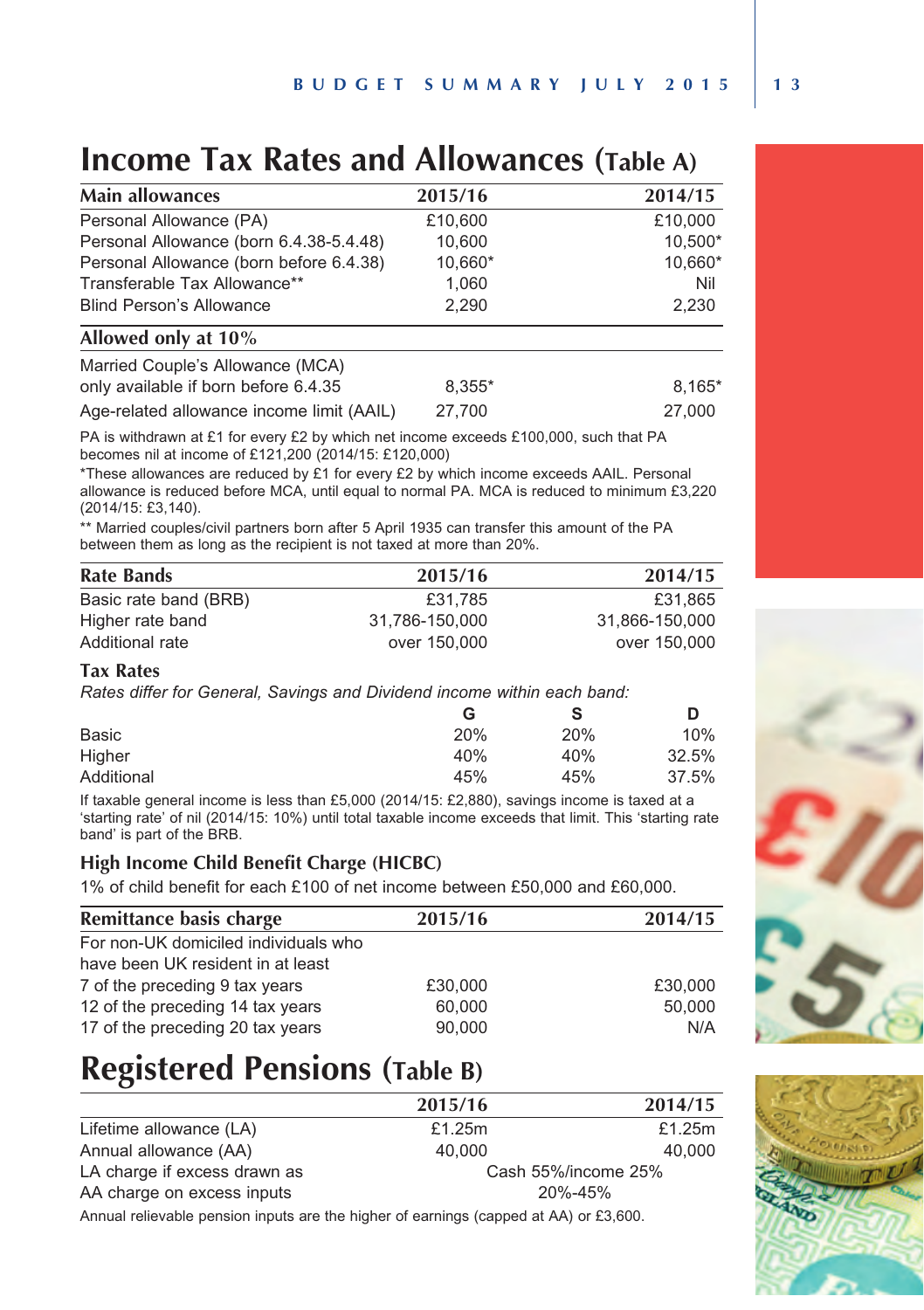



#### **Cars**

*Taxable benefit is chargeable value multiplied by chargeable percentage.*

#### **Chargeable value:**

*Initial list price of car (including most accessories), reduced by any capital contribution (maximum £5,000) by employee when the car is first made available.*

#### **Chargeable percentage:**

| CO <sub>2</sub> emissions (g/km)                | <b>Petrol</b>          | <b>Diesel</b> |  |
|-------------------------------------------------|------------------------|---------------|--|
| $0 - 50$                                        | 5%                     | 8%            |  |
| 51-75                                           | 9%                     | 12%           |  |
| 76-94                                           | 13%                    | 16%           |  |
| Above 94                                        | Add 1% for every 5q/km |               |  |
| 37% maximum<br>Above 210 (petrol)/ 195 (diesel) |                        |               |  |

#### **Car Fuel**

*Where employer provides fuel for private motoring in an employer-owned car, CO2-based percentage from above table multiplied by £22,100 (2014/15 £21,700).*

*Employee contributions for fuel do not reduce taxable figure unless all private fuel is paid for by the employee (in which case there is no benefit charge).*

## **National Insurance Contributions (Table D)**

| Class 1 (Employees)                     | Employee | Employer |
|-----------------------------------------|----------|----------|
| Main NIC rate                           | 12%      | 13.8%    |
| No NIC on first                         | £155pw   | £156pw   |
| Main rate* charged up to                | £815pw   | no limit |
| 2% rate on earnings above               | £815pw   | N/A      |
| Contracted out rebate on £112.01-£770pw | 1.4%     | 3.4%     |
| Employment allowance per business       | N/A      | £2,000   |

*\*Nil rate of employer NIC for employees under the age of 21 up to £815pw.*

*Since 6.4.2012, only employment with a salary-related pension scheme can benefit from the lower contracted-out NIC rates.*

*Employer contributions (at 13.8%) are also due on most taxable benefits (Class 1A) and on tax paid on an employee's behalf under a PAYE settlement agreement (Class 1B).*

#### **Class 2 (Self employed)**

| Flat rate per week          | £2.80   |
|-----------------------------|---------|
| Small profits threshold     | £5,965  |
| Class 3 (Voluntary)         |         |
| Flat rate per week          | £14.10  |
| Class 3A                    |         |
| Contributions vary with age |         |
| Class 4 (Self employed)     |         |
| On profits £8,061 - £42,385 | $9.0\%$ |
| On profits over £42,385     | 2.0%    |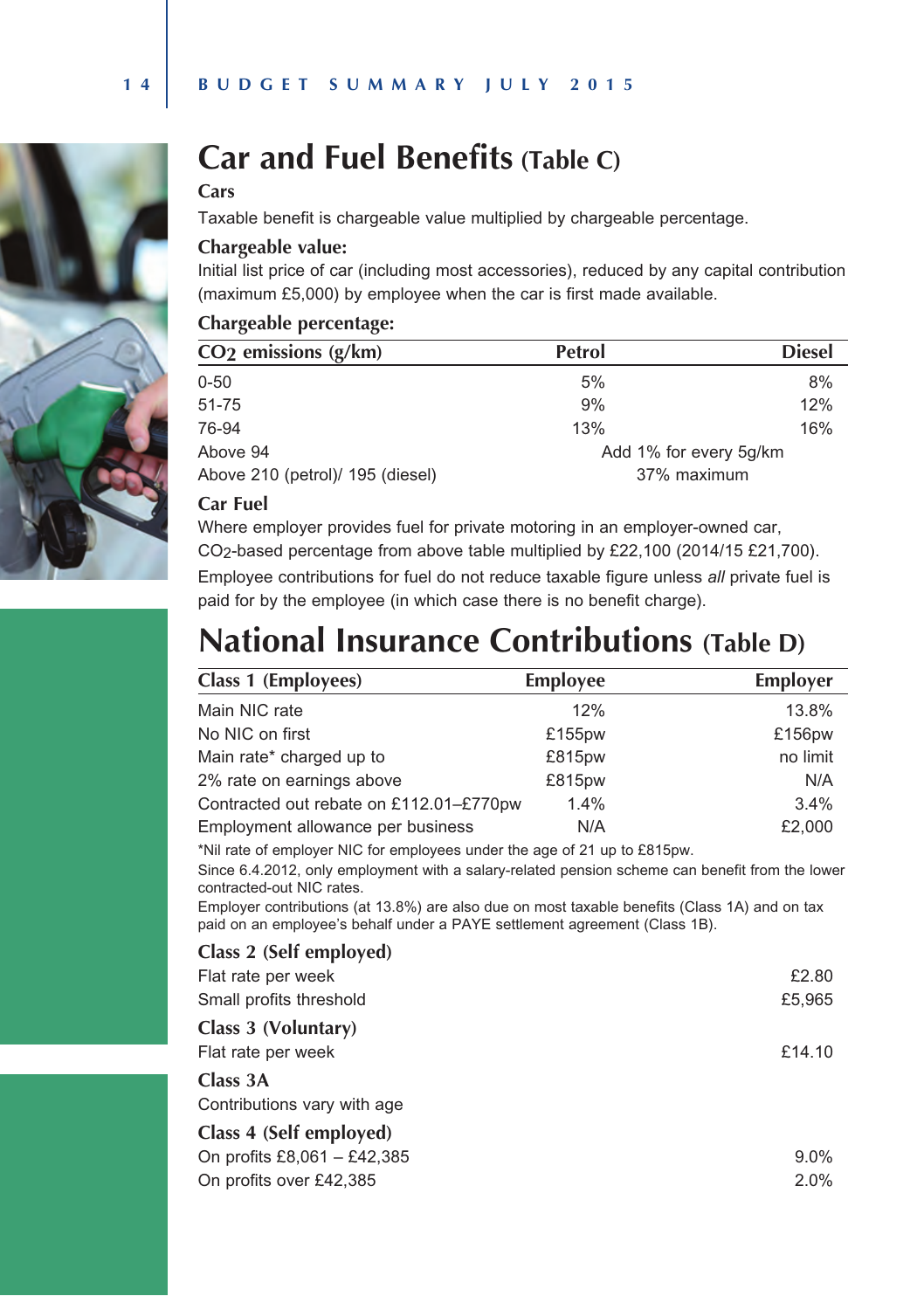#### **B U D G E T S U M M A R Y J U L Y 2 0 1 5 1 5**

| April 2015 $^{\dagger}$ |
|-------------------------|
|-------------------------|

| M  | T               | W  | $\mathbf{T}$ | F                       | <sub>S</sub> | S  |
|----|-----------------|----|--------------|-------------------------|--------------|----|
|    |                 | 1  | 2            | $\overline{\mathbf{3}}$ | 4            | 5  |
| 6  | $7\overline{ }$ | 8  | 9            | 10 <sup>1</sup>         | 11           | 12 |
| 13 | 14              | 15 | 16           | 17 <sup>17</sup>        | 18           | 19 |
| 20 | 21              | 22 | 23           | 24                      | 25           | 26 |
| 27 | 28              | 29 | 30           |                         |              |    |

*End of tax year. Cut-off for income and gains between 2014/15 and 2015/16.*

 *Employers pay PAYE for quarter or month March 2015, cheque to reach accounts office. 19 Last day for final 2014/15 Employer Payment* 

- *Summary to reach HMRC.*
- *PAYE electronic payment deadline: funds to clear HMRC's bank account.*

#### **June 2015**

| M  | T. | W  | $\mathbf{T}$ | F                 | S  | S  |
|----|----|----|--------------|-------------------|----|----|
| 1  | 2  | 3  | 4            | 5                 | 6  |    |
| 8  | 9  | 10 | 11           | $12 \overline{ }$ | 13 | 14 |
| 15 | 16 | 17 | 18           | 19                | 20 | 21 |
| 22 | 23 | 24 | 25           | 26                | 27 | 28 |
| 29 | 30 |    |              |                   |    |    |

*Employers pay PAYE for month May 2015.*

*PAYE electronic payment deadline.* 

|                  | August 2015 |    |    |    |    |                |
|------------------|-------------|----|----|----|----|----------------|
| M                |             | w  | т  | F  | S  | S              |
|                  |             |    |    |    | 1  | $\overline{2}$ |
| 3                | 4           | 5  | 6  |    | 8  | 9              |
| 10               | 11          | 12 | 13 | 14 | 15 | 16             |
| 17               | 18          | 19 | 20 | 21 | 22 | 23             |
| 24               | 25          | 26 | 27 | 28 | 29 | 30             |
| $\sim$ $\lambda$ |             |    |    |    |    |                |

 *If 2013/14 tax return not filed, further £300 (or 5% of tax due if higher) penalty.* 

 *Employers submit P46(car) form showing quarter's changes to company cars.*

- *Employers pay PAYE for month July 2015.*
- *PAYE electronic payment deadline.*

| <b>May 2015</b> |    |    |    |    |    |    |  |  |
|-----------------|----|----|----|----|----|----|--|--|
| M               |    | w  | T  | F  | S  | S  |  |  |
|                 |    |    |    | 1  | 2  | 3  |  |  |
| 4               | 5  | 6  |    | 8  | 9  | 10 |  |  |
| 11              | 12 | 13 | 14 | 15 | 16 | 17 |  |  |
| 18              | 19 | 20 | 21 | 22 | 23 | 24 |  |  |
| 25              | 26 | 27 | 28 | 29 | 30 | 31 |  |  |

 *Commencement of £10 daily penalties for 2013/14 tax returns not filed.*

- *Employers submit P46(car) form showing quarter's changes to company cars.*
- *Employers pay PAYE for month April 2015.*
- *PAYE electronic payment deadline.*
- *Employers send 2014/15 P60 to employees.*

| $\overline{July}$ 2015 |    |    |                |    |    |    |  |  |
|------------------------|----|----|----------------|----|----|----|--|--|
| M                      |    | w  | T              | F  | S  | S  |  |  |
|                        |    | 1  | $\overline{2}$ | 3  | 4  | 5  |  |  |
| 6                      | 7  | 8  | 9              | 10 | 11 | 12 |  |  |
| 13                     | 14 | 15 | 16             | 17 | 18 | 19 |  |  |
| 20                     | 21 | 22 | 23             | 24 | 25 | 26 |  |  |
| 27                     | 28 | 29 | 30             | 31 |    |    |  |  |

*Agree 2014/15 PAYE Settlement Agreement*

- *Employers send P9D, P11D and annual share scheme returns to HMRC; P9D, P11D to employees.*
- *Employers pay class 1A NIC for 2014/15.*
- *Employers pay PAYE for quarter or month June 2015.*
- *PAYE electronic payment deadline.*
- *Deadline for payment of second instalment of 2014/15 tax.*

| September 2015 |    |    |    |    |    |    |  |  |
|----------------|----|----|----|----|----|----|--|--|
| M              |    | w  |    | F  | S  | S  |  |  |
|                | 1  | 2  | 3  | 4  | 5  | 6  |  |  |
| $\overline{7}$ | 8  | 9  | 10 | 11 | 12 | 13 |  |  |
| 14             | 15 | 16 | 17 | 18 | 19 | 20 |  |  |
| 21             | 22 | 23 | 24 | 25 | 26 | 27 |  |  |
| 28             | 29 | 30 |    |    |    |    |  |  |

*Employers pay PAYE for month August 2015.*

*PAYE electronic payment deadline.*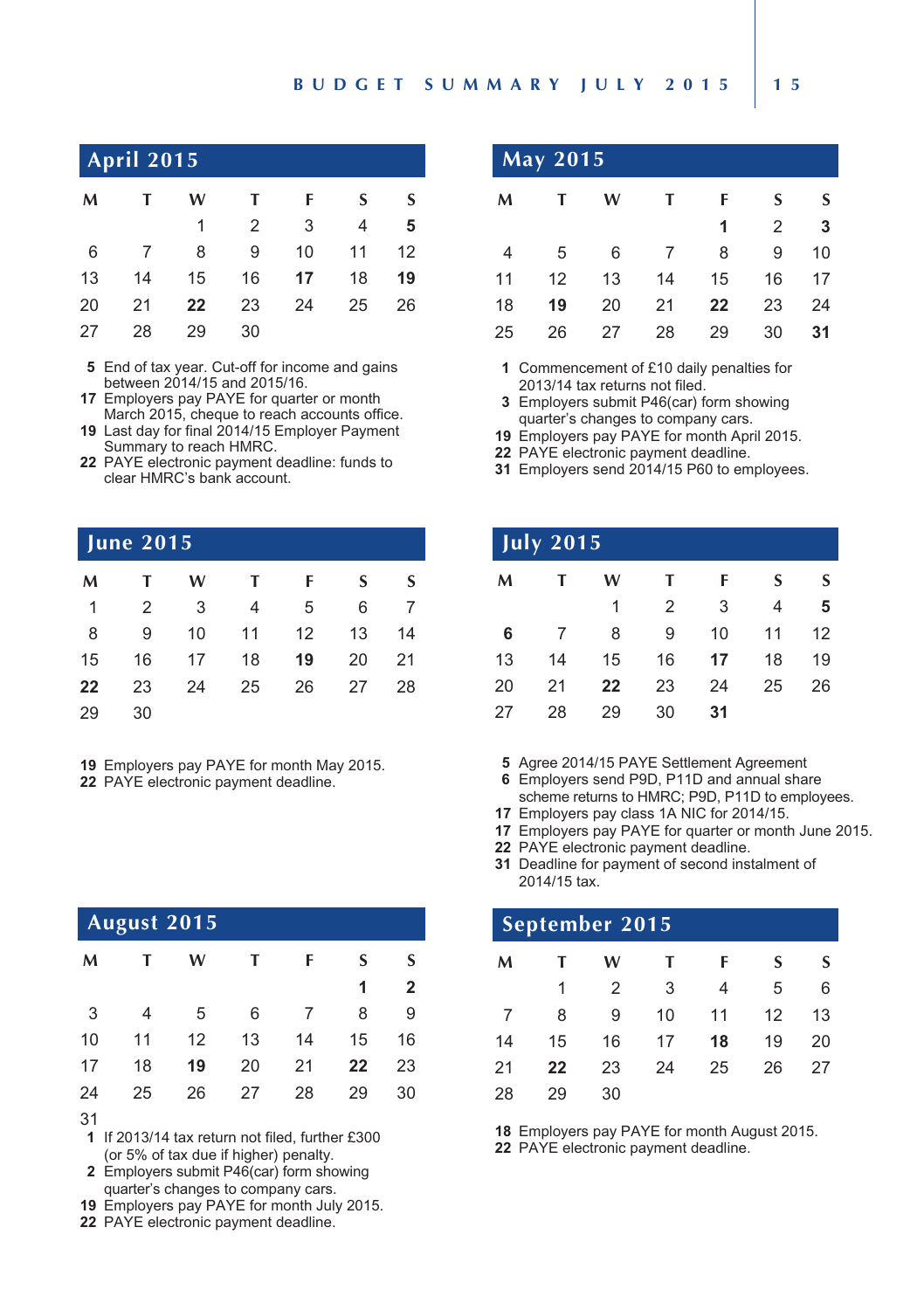#### **1 6 B U D G E T S U M M A R Y J U L Y 2 0 1 5**

| October 2015 |    |    |    |                |    |    |  |  |
|--------------|----|----|----|----------------|----|----|--|--|
| M            |    | w  | Т  | F              | S  | S  |  |  |
|              |    |    | 1  | $\overline{2}$ | 3  | 4  |  |  |
| 5            | 6  | 7  | 8  | 9              | 10 | 11 |  |  |
| 12           | 13 | 14 | 15 | 16             | 17 | 18 |  |  |
| 19           | 20 | 21 | 22 | 23             | 24 | 25 |  |  |
| 26           | 27 | 28 | 29 | 30             | 31 |    |  |  |

 *Corporation tax payday for companies with 31 December 2014 year-end.*

- *Deadline for notifying HMRC if income tax or CGT is due for 2014/15 and no tax return received.*
- *Employers pay PAYE for quarter or month September 2015, also PAYE Settlement Agreement for 2014/15.*
- *PAYE electronic payment deadline.*
- *Last day to file 2014/15 SA return on paper.*

#### **December 2015**

| M              | T  | W              | $\mathbf{T}$            | $-$ F          | $\mathsf{S}$ | <b>S</b> |
|----------------|----|----------------|-------------------------|----------------|--------------|----------|
|                | 1  | $\overline{2}$ | $\overline{\mathbf{3}}$ | $\overline{4}$ | 5            | 6        |
| $7\overline{}$ | 8  | 9              | 10                      | 11             | 12           | 13       |
| 14             | 15 | 16 17          |                         | 18             | 19           | 20       |
| 21             | 22 | 23 24          |                         | 25             | 26           | - 27     |
| 28             | 29 | 30             | 31                      |                |              |          |

- *Employers pay PAYE for month November 2015.*
- *PAYE electronic payment deadline.*
- *File 2014/15 SA return online to take advantage of coding out of income tax underpayments.*
- *Corporation tax filing deadline for companies with 31 December 2014 year-end.*

| February 2016 |              |    |              |    |    |    |  |  |
|---------------|--------------|----|--------------|----|----|----|--|--|
| M             | $\mathbf{T}$ | w  | $\mathbf{T}$ | F  | S  | S  |  |  |
| 1             | $\mathbf{2}$ | 3  | 4            | 5  | 6  |    |  |  |
| 8             | 9            | 10 | 11           | 12 | 13 | 14 |  |  |
| 15            | 16           | 17 | 18           | 19 | 20 | 21 |  |  |
| 22            | 23           | 24 | 25           | 26 | 27 | 28 |  |  |
| 29            |              |    |              |    |    |    |  |  |

- *If 2013/14 tax return not filed, a further penalty of £300 (or 5% of tax due if higher)*
- *Employers submit P46(car) form showing quarter's changes to company cars.*
- *Employers pay PAYE for month January 2015.*
- *PAYE electronic payment deadline.*
- *Deadline for payment of balance of 2014/15 tax to avoid late payment penalty.*

| November 2015  |    |    |    |    |    |    |
|----------------|----|----|----|----|----|----|
| M              | т  | w  | т  | F  | S  |    |
|                |    |    |    |    |    | 1  |
| $\overline{2}$ | 3  | 4  | 5  | 6  | 7  | 8  |
| 9              | 10 | 11 | 12 | 13 | 14 | 15 |
| 16             | 17 | 18 | 19 | 20 | 21 | 22 |
| 23             | 24 | 25 | 26 | 27 | 28 | 29 |
| 30             |    |    |    |    |    |    |

 *Employers submit P46(car) form showing quarter's changes to company cars.*

*Employers pay PAYE for month October 2015.*

*PAYE electronic payment deadline.* 

| January 2016 |    |    |    |    |                |    |  |
|--------------|----|----|----|----|----------------|----|--|
| M            |    | W  | т  | F  | S              | S  |  |
|              |    |    |    | 1  | $\overline{2}$ | 3  |  |
| 4            | 5  | 6  |    | 8  | 9              | 10 |  |
| 11           | 12 | 13 | 14 | 15 | 16             | 17 |  |
| 18           | 19 | 20 | 21 | 22 | 23             | 24 |  |
| 25           | 26 | 27 | 28 | 29 | 30             | 31 |  |

 *Corporation tax payday for companies with 31 March 2015 year-end.*

- *Employers pay PAYE for quarter or month Dec 2015.*
- *PAYE electronic payment deadline.*
- *Online filing deadline for 2014/15 income tax and CGT return. Deadline for tax payments to avoid interest. Companies affected by IR35 to file Earlier Year Update for 2014/15.*

|                | March 2016 |    |    |    |    |    |  |  |  |
|----------------|------------|----|----|----|----|----|--|--|--|
| M              |            | w  | т  | F  | S  | S  |  |  |  |
|                | 1          | 2  | 3  | 4  | 5  | 6  |  |  |  |
| $\overline{7}$ | 8          | 9  | 10 | 11 | 12 | 13 |  |  |  |
| 14             | 15         | 16 | 17 | 18 | 19 | 20 |  |  |  |
| 21             | 22         | 23 | 24 | 25 | 26 | 27 |  |  |  |
| 28             | 29         | 30 | 31 |    |    |    |  |  |  |

*Employers pay PAYE for month February 2016.*

*PAYE electronic payment deadline.* 

 *Corporation tax filing deadline for companies with 31 March 2015 year-end.*

*Electronic payments due on a weekend must be made on the previous working day unless "Faster Payments" is used.*